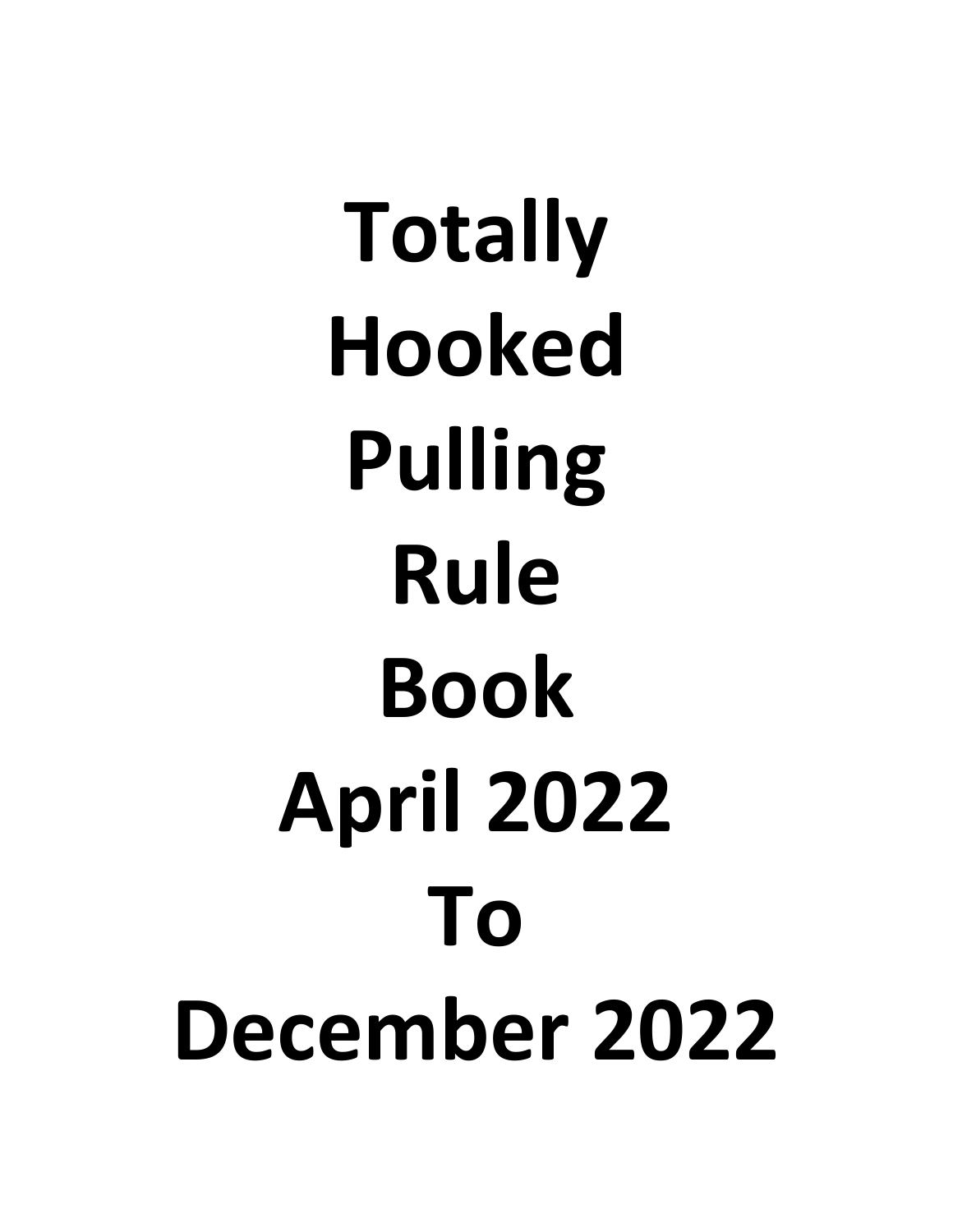- 1. ALL CLASSES: NO rear weights past rear tire.
- 2. Judges/Flagman's decision is final. Any disagreement of their decision on any point of controversy will result in disqualification in that class. Scale person has final say of weight and hitch height.
- **3. BE RESPECTFUL TO WORKERS, PULLERS, AND FACILTIY.**
- 4. Minimum of  $1 \frac{1}{2}$ -inch hole hitch is required.
- 5. Each contestant will sign a waiver releasing the club, sponsors, and/or officers if any liability in case of an accident.
- 6. Tractors will always operate in a safe and orderly manner.
- 7. Club officers may disqualify any person under the influence of **drugs or alcohol** at any time and may be asked to leave the event.
- 8. Operators must be fully clothed including shoes. **No** open toed shoes or shorts.
- 9. Fire suits and fire-resistant boots or leather shoes are required in stock altered, super stock, and modified garden tractor classes.
	- a. Suits must be zipped and secured.
- 10. Helmets are required in stock altered, super stock, and modified classes including tractors jumping classes. All drivers under 16 are required to wear a helmet in all classes.
- 11. Operator must have tractor out of gear and hands off the steering wheel in view of person hooking tractor.
- 12. Driver must remain in seat with feet on footrest. They must always have at least one hand contacting the steering wheel during pull. Fingers cannot go between fender and tire; you may install handrail on fender to hang on to.
- 13. 20 horsepower and up: "L" brackets required on stock altered, super stock and modified garden tractors. They must be 6 inches high attaching at the rear most part of the wheelie bars and be attached by two points.
- 14. Draw bar must be horizontal and stationary in all directions. Must be at least 3/8-inch-thick minimum with a 1 'A inch hole pulling point, with 3/8 inch minimum to 1 inch maximum from edge of hole to edge of hook plate towards the sled side. May not extend beyond rear tires and no higher than 13 inches off the ground. It shall not contact any part of the chain except the hook.
	- a. Clevis must be approved stock classes only.
	- b. Draw bar must be easily accessible.
- 15. Must have a 6 inch no zone around hitch point including top.
	- a. 3 inches on each side of hitch point.
- 16. All tractors must be equipped with foot pegs or running boards.
- 17. Fenders required may be fabricated. At least 4 inched by 12 inches (on top tire) coverage on fabricated fenders.

a. Must be able to support weight.

- 18. All safety equipment and weights must be secure. Wheel weight must be secure. Wheel weight rods must be covered. Tractor will be disqualified if any weights or equipment falls off and touches the ground while hooked to the sled.
	- a. Unforeseen driveline breakage does not disqualify the tractor or driver.
- 19. Engine exhaust must discharge vertically above the hood or below the frame. Stock tractors with mufflers in place are not required to comply.
- 20. Any portion of the tractor crossing over or touching the boundary line during a pull will result in disqualification. There is no "out of bounds" once the tractor passes the full pull mark, **EXCEPT** in pull of if the tractor goes "out of bounds" it will place last.
- 21. Batteries must be covered on all sides if not in stock location.
- 22. Tractor must be two-wheel drive, rubber tired.
	- a. No track type tractors.
		- b. No tire chains.
		- c. No steel or dual wheels.
- 23. All starts must be with a tight chain (no jerking starts).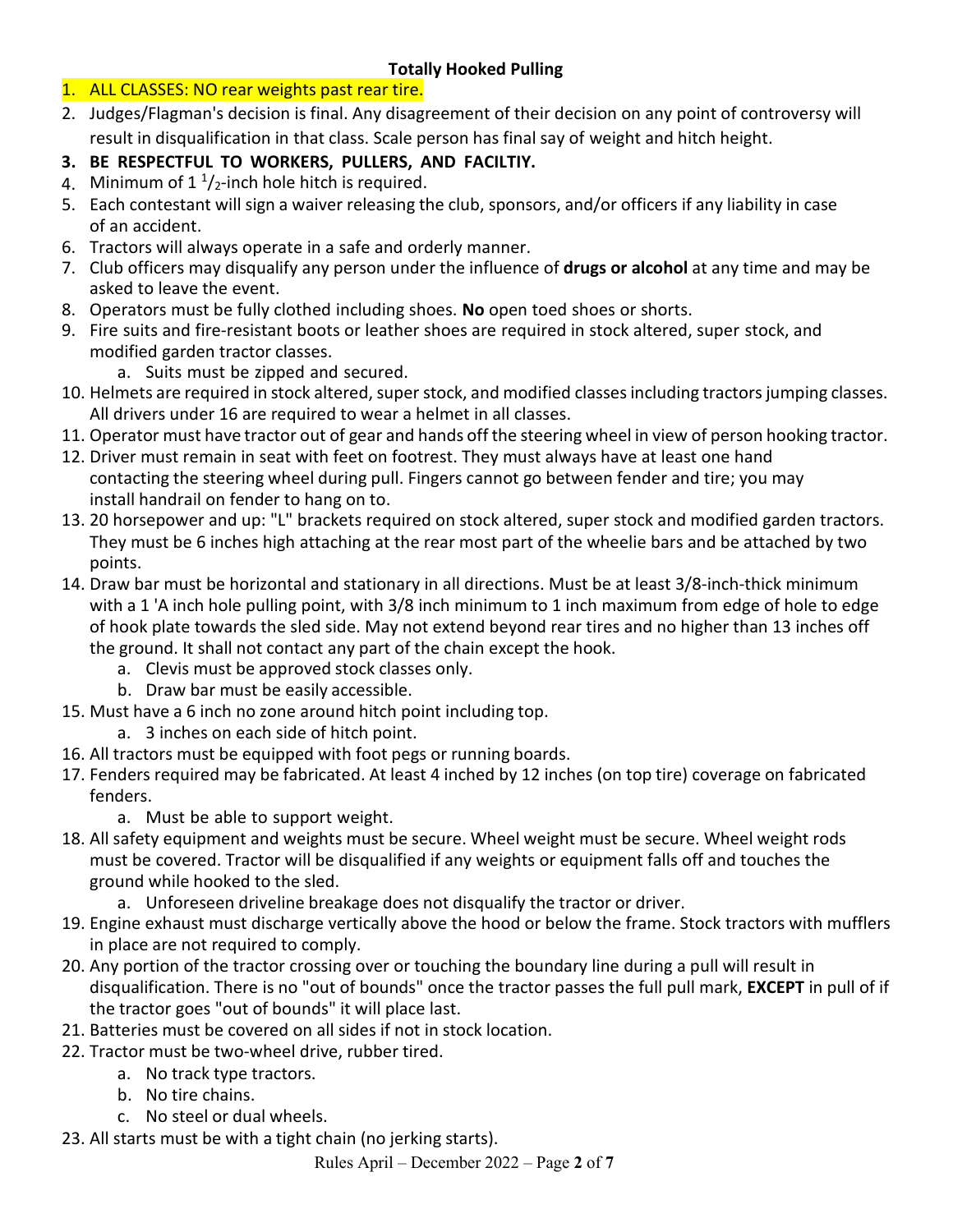- 24. Entrants will draw for position at the time of registration. Registration will be closed for each class at the start of that class. No REFUNDS (Exceptions: Weather, registration staff error, at the discretion of registration staff.)
- 25. In the event the contestant must make a repair at the line of their hook, they can drop 3 consecutive pulls or as time allows.
- 26. Pull-off contestants can add fuel and/or move weight before pull-off and make repairs if time allows.
- 27. No one except the driver and track officials will be allowed on the track during the pull; except children (under 13) needing adult supervision. No walking in front of the tractor; must be walking on the clutch side of the tractor.
- 28. Working zone for the track is 20 feet wide and 200 feet long minimum. Track to be determined day of the pull by sled operator.
- 29. All tractors may be protested. \$100 protest fee for single cylinder, \$200 protest fee for twin cylinders. Protest may be made by another participant in that class. If the tractor is found legal, that puller will get the \$100. If the tractor is found illegal, the protestor keeps the \$100. Tear down will be done at the end of pull day. The owner or designee of owner shall perform teardown. One tech official who is not competing in the same class and one board member shall perform the technical measurements and issue a pass or fail determination only.
	- a. If found illegal:
		- i. 1st offense must be proven legal to compete again
		- $ii.$  2nd offense  $-$  tractor eliminated for remainder of year
- 30. No tractor may pull until tech/safety inspection has been performed and must have **CGTP** tech tag visible. Techs may **NOT** inspect their own tractors or and relation/family.
- 31. If you register and choose to leave before your class has pulled, you donate your money to the club.
- 32. Driver's less than 18 years of age must have a signed parental consent form.
	- a. Minimum 5-13 years old for 14 horsepower youth stock.
	- b. Minimum of 13 years old for 20 horsepower, modified, stick altered, and super stock.
	- c. Parent/guardian is required for pullers up to age 13.
- 33. All tractors are required to have a kill switch with a I-inch diameter ring at the rear of the tractor.
- 34. Stock tractors must have working reverse.
- 35. Max stock, stock altered, super stock, 3 cylinder, and diesel tractors must have a fire extinguisher securely fasted within easy reach of the driver.
- 36. All tractors must be equipped with wheelie bars. Point of contact should be NO more than 5 inches from the ground and NO less than 18 inches centers of the wheel. Tire skid plate needs to be at least 1 inch by 3 inches at ground contact and wheels need to be 1 inch by 4 inches diameter and must be strong enough to support weight of tractor (**NO** light weight wheels).
- 37. Number 1 pull position will be the test puller. Contestant may take the pull **OR** come back 3rd **OR** come back last. Decision must be made **BEFORE** tractor is unhooked.
- 38. Driver and tractor may enter once per class. **ONLY** for youth drivers may a tractor be reentering or entered more than once if **NOT** the same driver. (i.e. two children can use the same tractor).
- 39. Each contestant will be allowed two attempts of 25 feet to start the sled.
	- a. All classes may coast past the 50-foot mark.
	- b. Pull off contestants are allowed I attempt.
- 40. Each tractor and contestant must weigh in **BEFORE** each qualifying hook **INCLUDING** full pulls.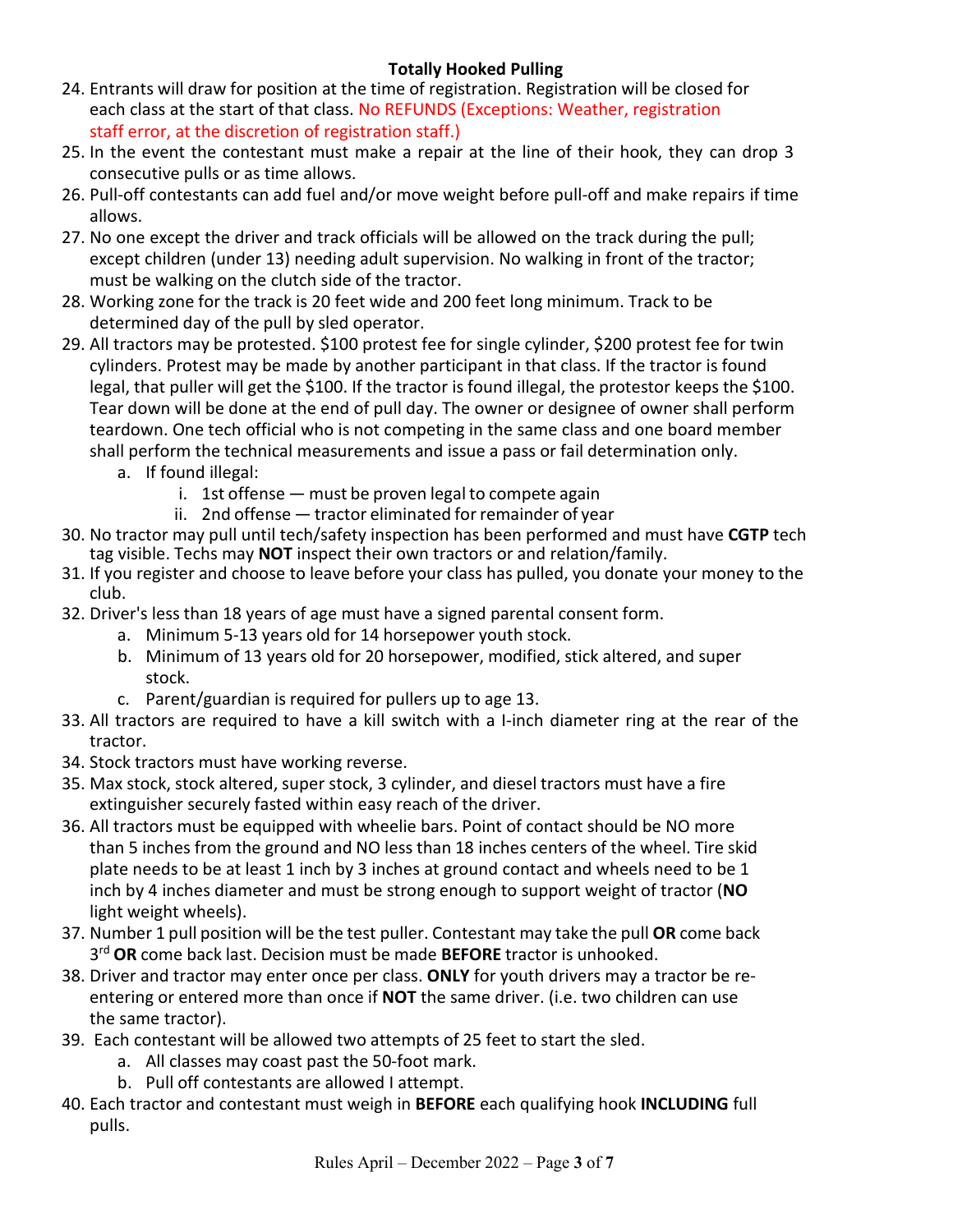#### **Stock Class Rules**

- 1. Tractor must have a 11-inch hitch height, with a minimum of a  $1^2/z$ -inch hole.
- 2. Tractor must be stock in appearance of manufacturers hood, grill, fenders, and shell.
	- a. Fenders may be fabricated but must have at least 4 inches by 12-inch top of tread coverage and be able to support the weight.
- 3. Stock lift camshaft, stock stroke for engine model.
	- a. + .30 over bore allowed
	- b. Piston must remain flush or below top of block.
- 4. Engine does not need to be original but must remain in stock form.
	- a. **NO** adjustable flywheels allowed.
- 5. Wheelbase cannot be altered from original equipment.
- 6. Tractor frame can be modified for an engine change but may not be lengthened.
- 7. Must use stock unaltered carburetor— OEM carburetor for that model.
	- a. 10-12.5 Horsepower = 26 MM
	- b.  $16-20$  Horsepower = 30 MM
- 8. Must have air cleaner.
- 9. Maximum 3 cylinder, up to 20 Horsepower allowed.
	- a. **NO** adjustable flywheels allowed.
- 10. All fabricated seats must have a minimum of 3 inch back.
- 11. **NO** electric fuel pumps unless factory equipped.
- 12. Must use stock type ignition system. Chevy point allowed with cover.
- 13. Must use stock OEM head, surfacing allowed.
- 14. Maximum tire size is 23x10:50x12 **EXCEPT** for 16hp and up--can use 24x12x12.
	- a. **NO** professional pulling tires, paddle type or big bar tires.
	- b. Tread design may be bar or turf type.
	- c. NO cut tires in stock class.
	- d. No ATV tires.
- 15. Tube front axles are allowed. (must function as a stock axle).
	- a. Pivot in stock location.
	- b. Must be able to turn.
- 16. Transmission/transaxle must be original equipment for the tractor.
- 17. Must have working reverse.
- 18. **NO** pressurized fuel tanks.
- 19. **NO** intake standoffs or velocity stacks.
- 20. All flywheels, clutches, and pulley's must be equipped with shielding of other than original equipment. It must be 1/8 steel or equivalent.
- 21. RPMS must be controlled by the governor. **NO** external springs for any reason.
	- a. Maximum RPM limit 4000 up to 12.5 Horsepower (NO LOAD).
	- b. Maximum RPM limit 4000 RPM 16 Horsepower & 20 Horsepower
- 22. Modification to clutch, driveline, and transaxle are allowed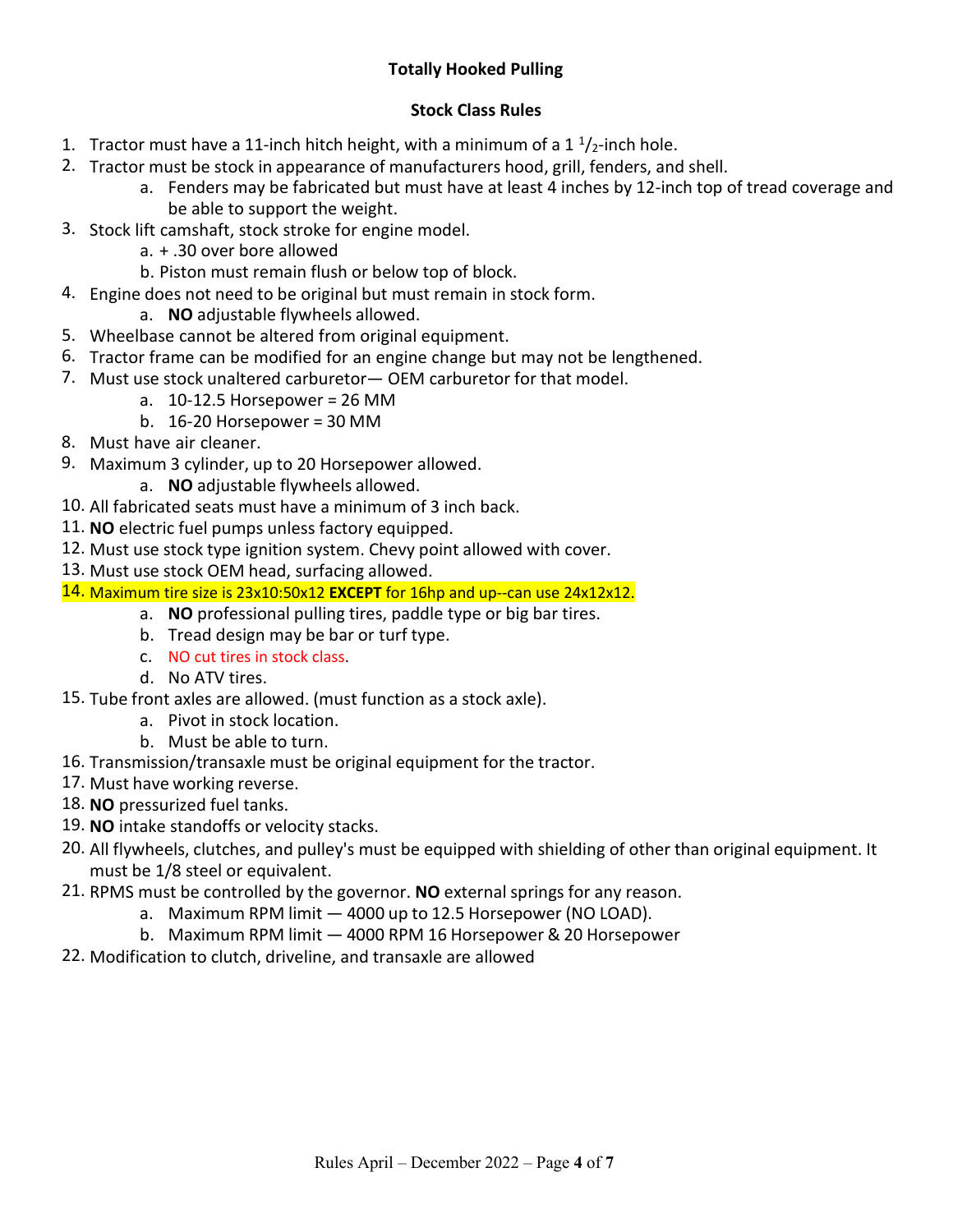### **Stock Altered or Pro-Stock**

- 1. **Chassis:** Tractors shall be stock in appearance and utilize stock sheet metal Factory stock, commercially available, cast block engine. Typical manufacturers of the engines would be. Kohler, Tecumseh, Wisconsin, Onan, Briggs and station. Slight frame rail modifications may be made to accept engine. Chassis must be original Wheelbase may be lengthened to 52 inches by moving FRONT AXLE ONLY. Wheelie bars are required (same as general rules). Hitch point maximum height 13 inches (same as general rules). Fire extinguisher is required.
- 2. **Engine:** Engines must be commercially manufactured brands such as Kohler, Tecumseh, Wisconsin, Onan, Briggs. NO after-market blocks are allowed. Engines must be of single- or two-cylinder design, air or liquid cooled, four cycle, flat head, or overhead valve. Maximum overbore is ft3 inches. Porting and polishing areallowed. Non-stock camshaft is permitted. Engine must retain stock size values and stock crankshaft lift and stroke. Up to a I-inch carburetor must be used or the original equipment model. Engine must retain stock appearance. NO billet heads are allowed. Engine must have a functioning governor and stock ignition. May utilize billet steel or billet aluminum flywheels. Pump gas only. NO additives (except lead additive). NO alcohol, nitrous, oxide, or nitro-methane allowed. NO pressurized fuel tanks. 20 horsepower maximum and 4500 RPM maximum. Allowed to use adjustable push rods, adjustable flywheel, velocity stack, carburetor adapter up to 1 inch thick, and adjustable jet. to the carburetor. Electric fuel pump may be allowed; must be on separate toggle switch. Must use stock valve covers with NO spacers.
- 3. **Driveline**: Maximum tire size is 26 X 12 X 1/ Bar/AG tires are allowed. NO professional pulling tires are allowed (such as Cepek, Pit Bulls, ETC.). Cutting/shaving of tread us permitted. Due to tire size, alterations to final driveline, IE... upgrades to belt-tensioners, clutch springs, pulley size and gear change, are permitted. Must have reverse. May use any gear selection.
- 4. **Miscellaneous:** Maximum weight or tractor and driver is determined by class. Any tractors that pull in sport MAY pull in stock altered or pro-stock classes.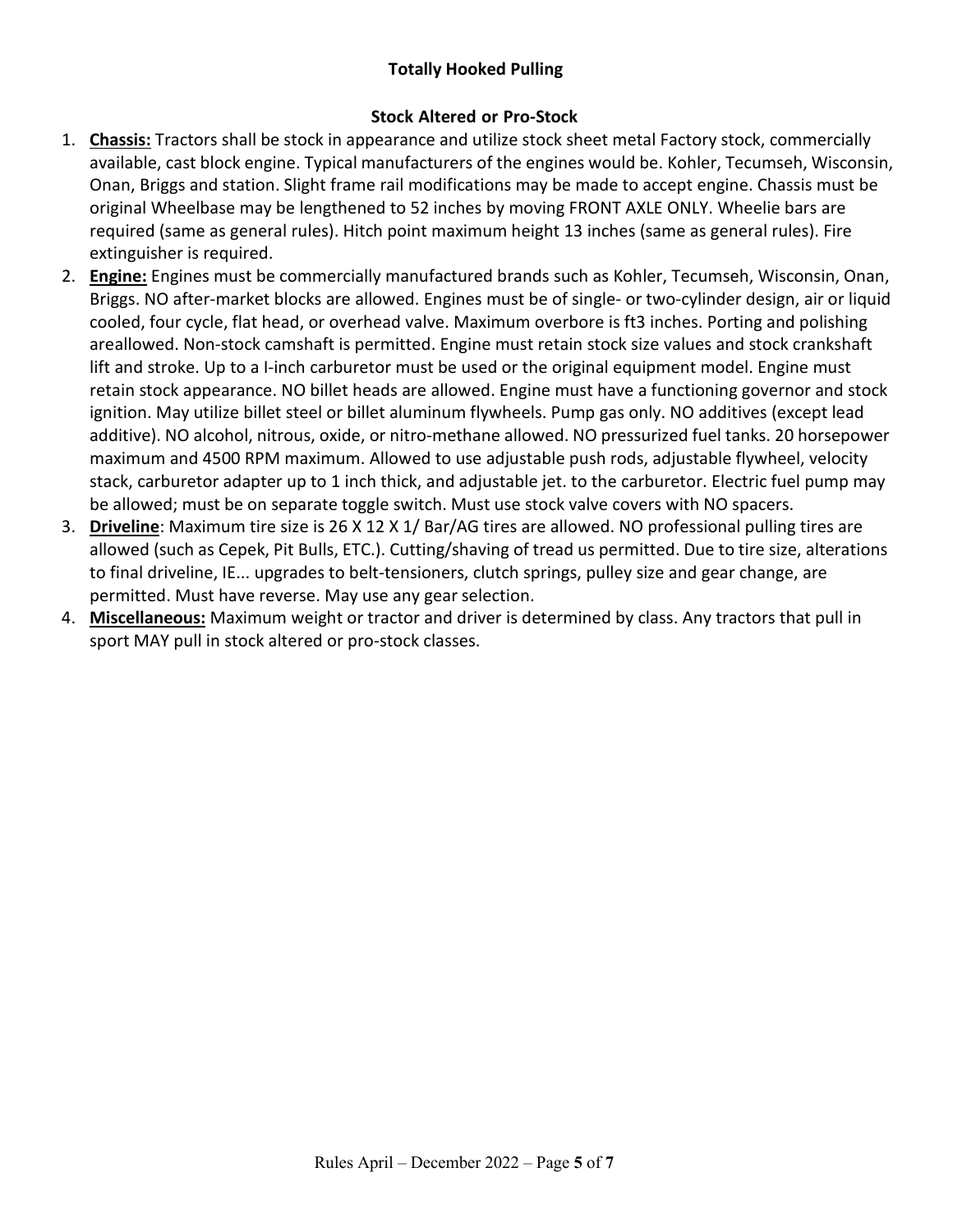### **Totally Hooked Pulling Super Pro**

- 1. Tractor frame can be modified.
- 2. Engine does not need to be original equipment, but must meet the following rules
	- a. 1 or 2 cylinders (50.5 cubic inch)  $>$  4 cycle
	- b. Original rated at 20 horsepower or less
- 3. 1/16 -inch metal shield must be provided over all belts, chains, etc.
- 4. 1/16 -inch metal shield must be provided over turbocharger.
- 5. NQS pro-stock and super stock 50.5 cubic inch maximum are legal to run in this class.
- 6. 1/8-inch steel or 3/16-inch aluminum shields must be provided 360 degrees around the flywheel (steel flywheel only) and clutch. 4500 RPM maximum limit for cast flywheel.
- 7. Tractor must be stock in appearance and must have a hood, grill, seat, and fenders in place.
- 8. Transmission and rear axle housing need not be original equipment for the tractor but must have been original manufactured for garden tractor use. Internal parts may be modified.
- 9. Maximum length of 8 feet from the center of rear axle forward, including weights. Maximum wheelbase length 56 inches.
- 10. Oxidizers (i.e. nitrous oxide), pressurized fuel tanks are not allowed. There are no other limitations on fuel or fuel systems.
- 11. Maximum tire size 26 X 12 X12. Tire tread pattern may be bar or turf type (**NO** paddle tires). Professional pulling tires are allowed.

# **Stock Altered**

- 1. Must run factory looking hood and grill and must have stock length frame.
- 2. Engines must be Kohler, Wisconsin, Tecumseh, Briggs, Onan, Kawasaki, or Honda.
- **3.** Single cylinder, four cycle, flathead engines only (16 horsepower maximum). NQS stock altered and 30 cubic inch super stock allowed running in this class per NQS rules. 30 cubes **MUST** run 50 pounds. Light and **NO NITROUS.**
- 4. Carburetor must be Kohler type and chokes may be removed.
- 5. Billet heads are permitted along with after-market stock heads.
- 6. Porting and polishing are permitted.
- 7. Engine block must be OEM stock appearance. Recast blocks are allowed.
- 8. Tractors with 01-W engine, twin cylinder engine or engines without steel flywheels or shielding will be allowed to compete but will be limited to 4500 RPMS regardless of flywheel or shielding (20 horsepower maximum).
- 9. Maximum engine bore 338 inches, maximum crankshaft stroke 3.25 inched, 36.5 cubic inch limit.
- 10. Blocks may be relieved.
- 11. Velocity stacks allowed.
- 12. Carburetor must be mounted to the engine with no more than 1-inch spacer.
- 13. Carburetor cannot exceed 1-inch venture (must be stock location).
- 14. Camshaft may be reground.
- 15. All engines must have a scatter shield opposite the camshaft of the engine, must be made of 1/8-inch steel or 3/16-inch aluminum, must cover full height and width of block, be attached in secure manner to frame and head or head plate.
- 16. **NO** oversized valves, stock size only, 1.380 inches.
- 17. Wheelbase 52 inches maximum.
- 18. Steel flywheels are mandatory, if running ultimate RPM 's.
- 19. All other engines cannot exceed Kohler specifications.